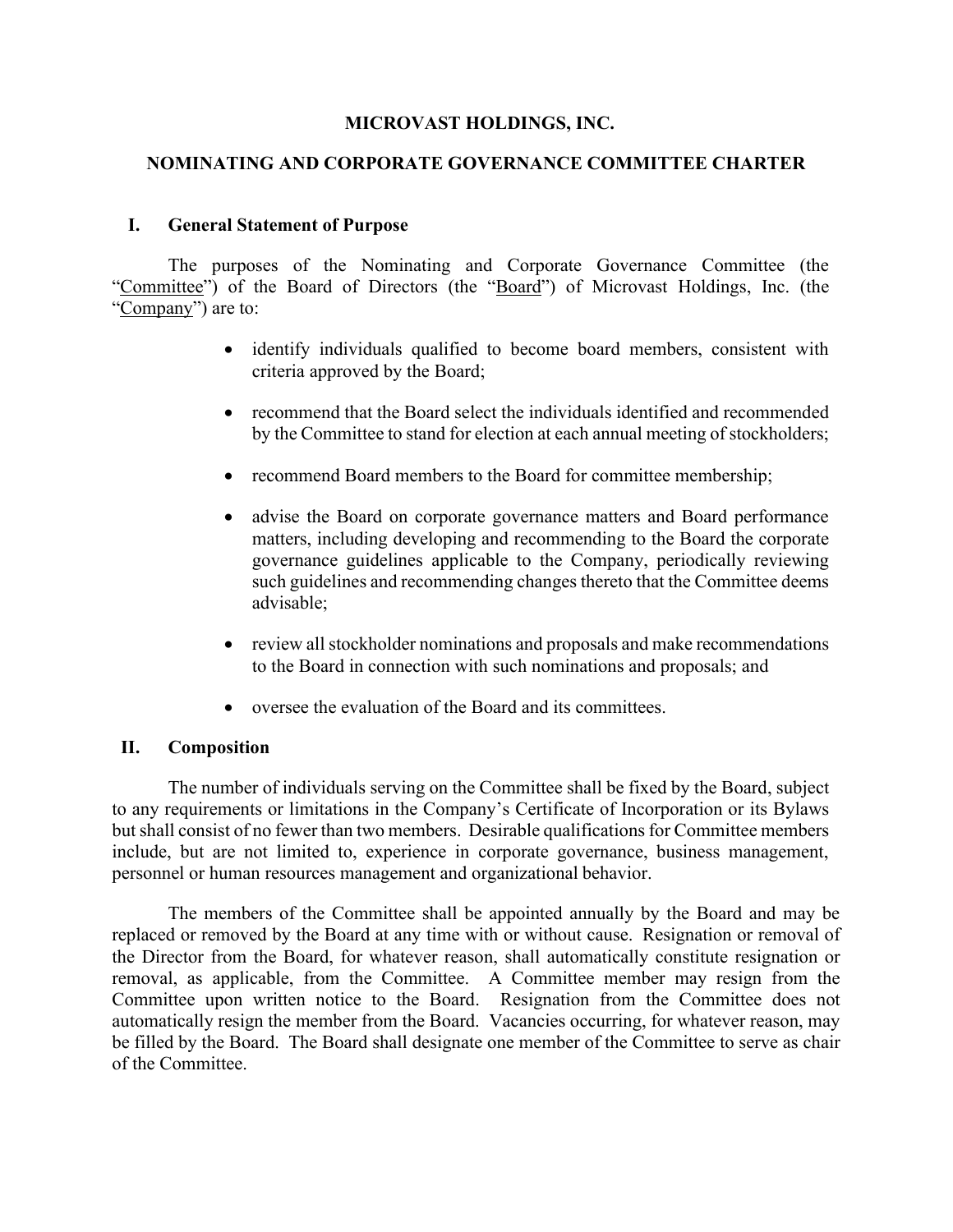#### **III. Compensation**

Each Committee member shall receive as compensation from the Company only those forms of compensation that are not prohibited by Section 301 of the Sarbanes-Oxley Act of 2002 and the rules and listing requirements promulgated thereunder by the SEC and the Nasdaq Stock Market ("Nasdaq"). Permitted compensation includes (a) director's fees (which includes all forms of compensation paid to directors of the Company for service as a director or member of a committee of the Board) and (b) fixed amounts of compensation under a retirement plan (including deferred compensation) for prior service with the Company provided that such compensation is not contingent in any way on continued service. In addition, the Board, upon recommendation of the Compensation Committee, may pay additional directors' fees to Committee members to compensate them for the significant time and effort they expend in performing their duties as Committee members.

#### **IV. Meetings**

The Committee shall meet as often as it determines is appropriate to carry out its responsibilities. The Committee may meet in-person or by teleconference or any other communications equipment by means of which all persons participating in the meeting can hear each other, with any additional meetings as deemed necessary or appropriate by the Committee. A majority of the members of the Committee shall constitute a quorum for purposes of a meeting, and the Committee may act by a vote of a majority of members present at such meeting, unless a greater number is required by law, the Company's Certificate of Incorporation or its Bylaws. In lieu of a meeting, the Committee may act by unanimous written consent.

The Committee chair, in consultation with the other members of the Committee and the Board, shall establish the agenda for each Committee meeting. Any Committee member may submit items to be included on the agenda. Committee members may also raise subjects that are not on the agenda at any meeting. The Committee chair or a majority of the Committee members may call a meeting of the Committee at any time.

The Committee may meet periodically in executive session without Company management present. However, the Committee may request any officer or employee of the Company, or any representative of the Company's legal counsel or other advisors, to attend a meeting or to meet with any members or representatives of the Committee. Any Committee member may be excused from a meeting to permit the remaining members of the Committee to act on any matter in which such member's participation is not appropriate, and such member's absence shall not destroy the quorum for the meeting.

The Committee shall maintain copies of minutes of each meeting of the Committee and each written consent to action taken without a meeting reflecting the actions so authorized or taken by the Committee. A copy of the minutes of each meeting and all consents shall be placed in the Company's minute book.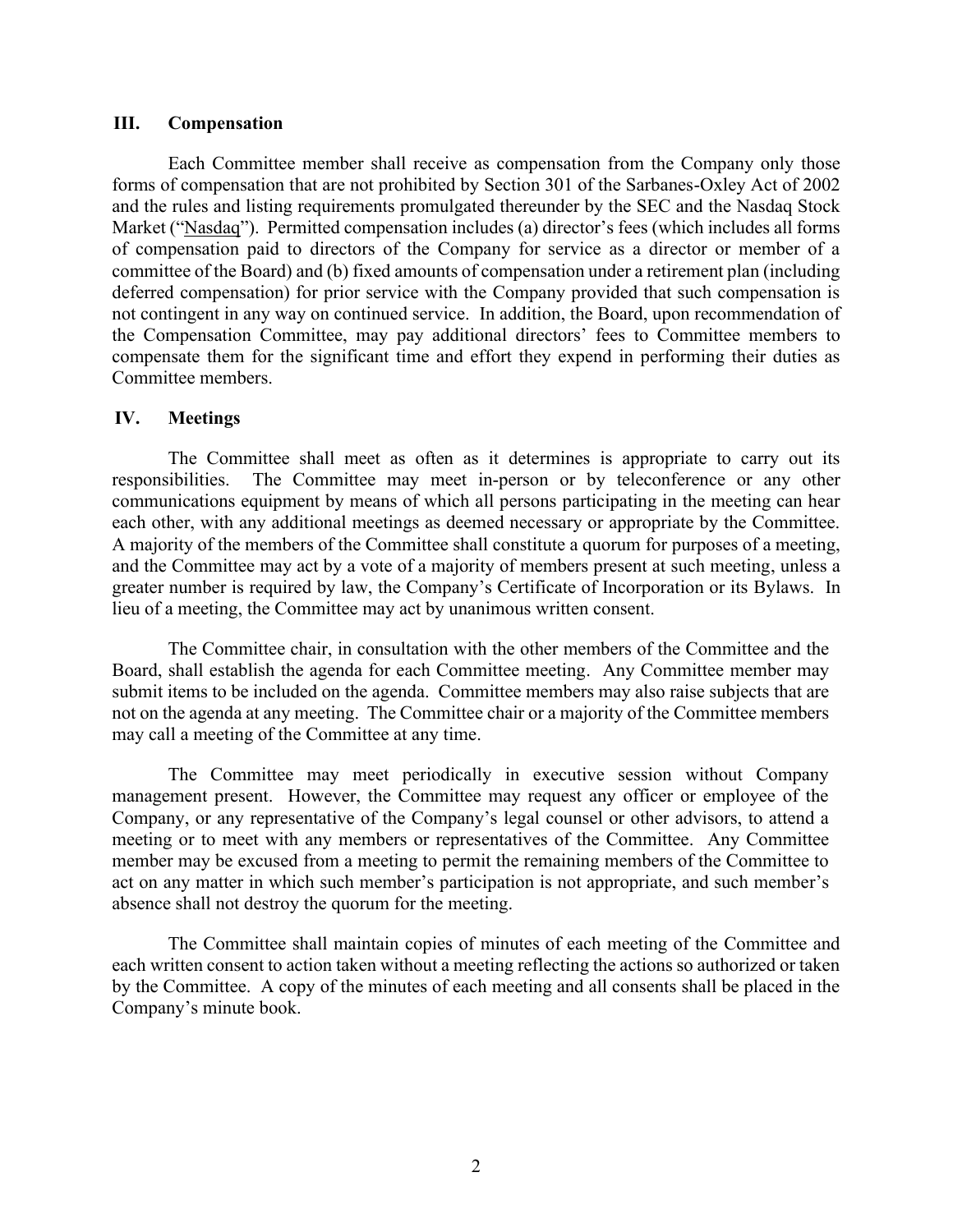## **V. Committee Activities**

## **A. Review of Charter**

• The Committee shall review and reassess the adequacy of this Charter annually and submit any proposed changes to the Board for approval.

## **B. Annual Performance Evaluation of the Committee**

The Committee may perform an annual performance evaluation of the Committee and report to the Board on the results of such evaluation. The Committee shall conduct this evaluation in such manner as it deems appropriate.

## **C. Selection of New Directors**

- The Committee shall recommend to the Board criteria for Board and committee membership, which shall include a description of any specific, minimum qualifications that the Committee believes must be met by a Committeerecommended nominee, and a description of any specific qualities or skills believed to be necessary for one or more of the Company's directors to possess, and periodically reassess the adequacy of such criteria and submit any proposed changes to the Board for approval. Such criteria should include:
	- o Having demonstrated notable or significant achievements in business, education or public service;
	- o Possessing the requisite intelligence, education and experience to make a significant contribution to the Board and to bring a range of skills, diverse perspectives and backgrounds to its deliberations; and
	- o Having the highest ethical standards, a strong sense of professionalism and intense dedication to serving the interests of the Company's stockholders.
- The Committee shall consider the overall experience and makeup of the Board to obtain a broad and diverse mix of directors. The Committee may also require certain skills or attributes, such as financial or accounting experience, to meet specific Board needs that arise from time to time.
- The Committee shall establish a process for identifying and evaluating nominees for the Board, including nominees recommended by stockholders.
- Upon identifying individuals qualified to become members of the Board, consistent with the qualifications and other criteria approved by the Board or the Committee from time to time, the Committee shall recommend that the Board select its director nominees for election at each annual meeting of stockholders; provided, however, that if the Company is legally required by contract or otherwise to provide third parties with the ability to nominate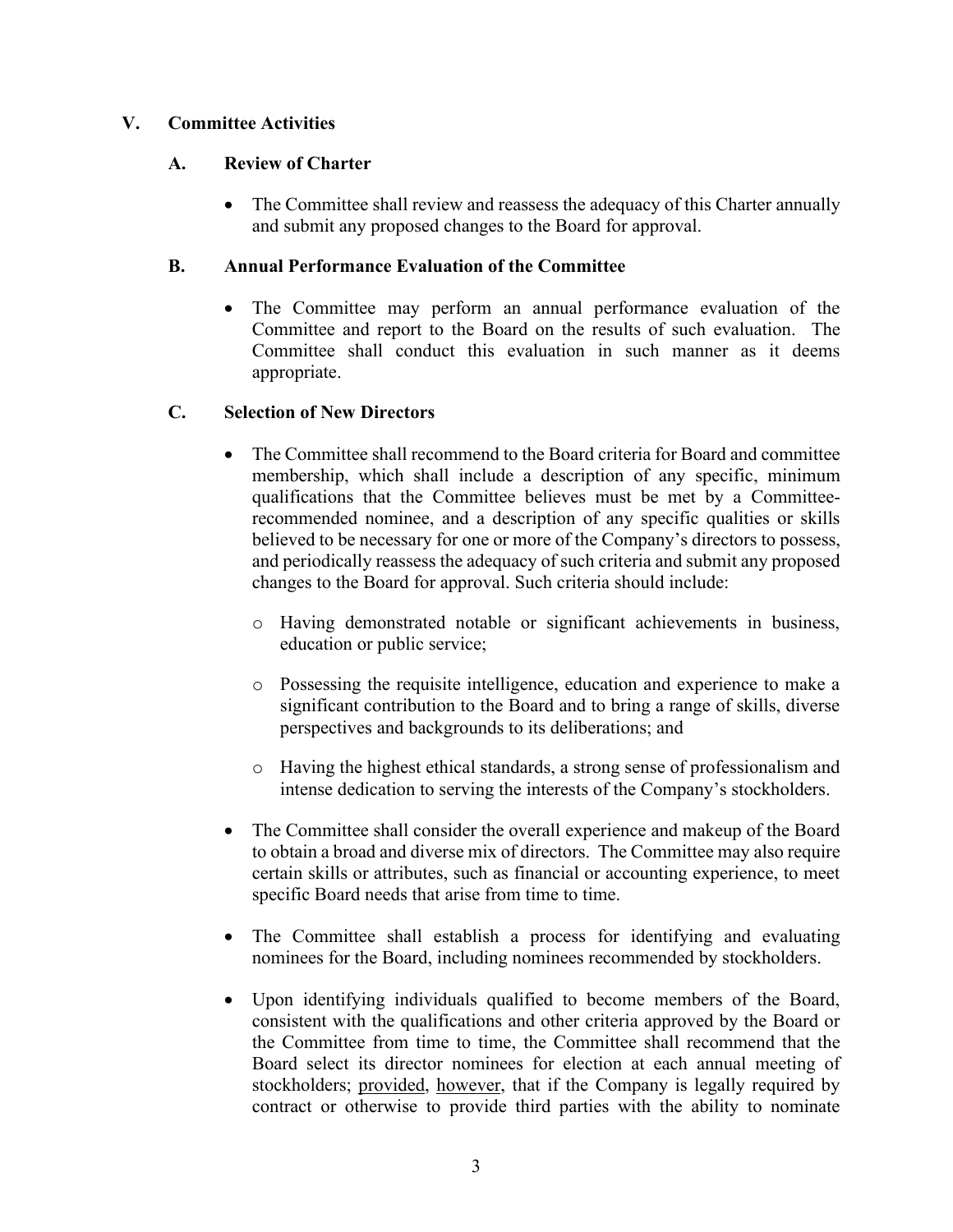individuals for election as a member of the Board, the selection and nomination of such director nominees shall be governed by such contract or other arrangement and shall not be the responsibility of the Committee.

- The Committee shall evaluate whether an incumbent director should be nominated for re-election to the Board upon the expiration of such director's term. The Committee shall consider the factors established for new director candidates to make its evaluation, as well as the incumbent director's qualifications, suitability and performance as a Board member and such other factors as the Committee deems appropriate.
- The Committee shall recommend to the Board the directors for appointment to committees of the Board.
- The Committee shall review all stockholder nominations and proposals submitted to the Company (including any proposal relating to the procedures for making nominations or electing directors), determine whether the nomination or proposal was submitted in a timely manner and, in the case of a director nomination, whether the nomination and the nominee satisfy all applicable eligibility requirements, and recommend to the Board appropriate action on each such nomination or proposal. The Committee shall not distinguish among nominees recommended by stockholders and other persons. In order to provide the Committee sufficient time to evaluate stockholder nominations, the Company's Corporate Secretary must receive such nominations no later than thirty days after the end of the Company's fiscal year.
- The Committee shall evaluate and consult with the Board regarding any resignations tendered by a director.

# **D. Corporate Governance Guidelines**

- The Committee shall develop and recommend to the Board a set of Corporate Governance Guidelines that are appropriate for the Company and satisfy applicable Nasdaq rules.
- The Committee shall review and reassess the adequacy of the Corporate Governance Guidelines periodically and recommend any changes to the Board for approval that it deems advisable.

# **E. Evaluation of Board of Directors**

• The Committee shall oversee the annual evaluation of the Board and its committees for the prior fiscal year. The Committee shall conduct this evaluation in such manner as it deems appropriate.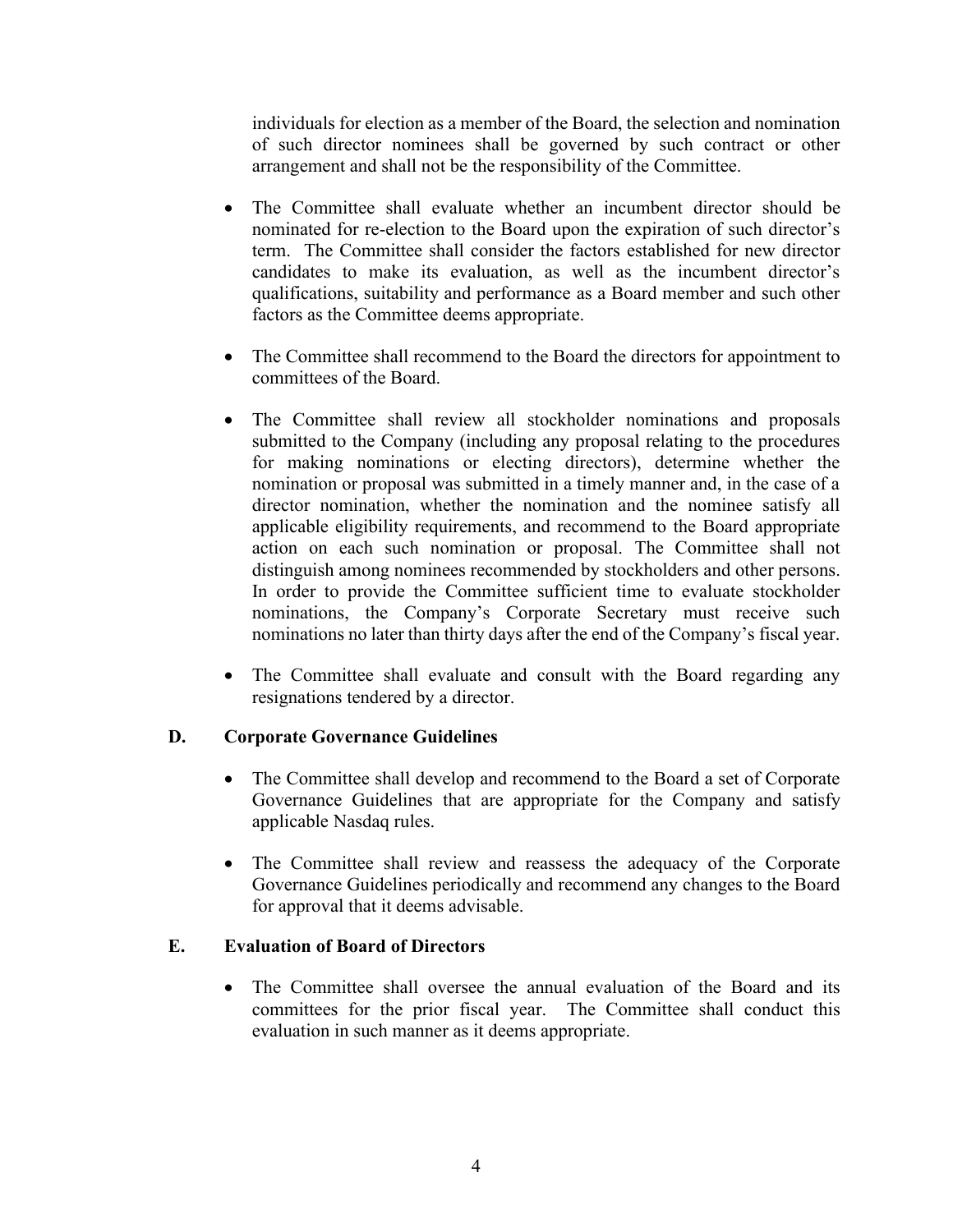• The Committee shall evaluate the number of directors on the Board from time to time and recommend any changes to the number of directors to the Board that it deems advisable.

# **F. Matters Relating to Retention and Termination of Search Firms to Identify Director Candidates**

• The Committee shall exercise authority to retain and terminate any search firm that is to be used by the Company to assist in identifying director candidates. The Committee shall also have authority to approve any such search firm's fees and other retention terms.

# **G. Succession Planning**

• The Committee shall, at least annually, review succession planning for executive officers of the Company, which shall include appropriate contingencies in case the Chair of the Board (the "Chair") or the Chief Executive Officer (the "CEO") retires, resigns or is incapacitated and prepare a report to be delivered to the Board. The Committee shall assist the Board in evaluating potential successors to the Chair and the CEO.

## **H. Stockholder Nominations**

• The Committee shall review all stockholder nominations and proposals submitted to the Company (including any proposal relating to the procedures for making nominations or electing directors), determine whether the nomination or proposal was submitted in a timely manner and, in the case of a director nomination, whether the nomination and the nominee satisfy all applicable eligibility requirements, and recommend to the Board appropriate action on each such nomination or proposal. The Committee may establish policies, requirements, criteria and procedures in furtherance of the foregoing.

# **VI. General**

- The Committee may establish and delegate authority to subcommittees consisting of one or more of its members, when the Committee deems it appropriate to do so in order to carry out its responsibilities.
- The Committee shall make regular reports to the Board concerning areas of the Committee's responsibility.
- In carrying out its responsibilities, the Committee shall be entitled to rely upon advice and information that it receives in its discussions and communications with Company management and such experts, advisors and professionals with whom the Committee may consult. The Committee shall have the authority to request that any officer or employee of the Company, the Company's outside legal counsel, the Company's independent auditor or any other professional